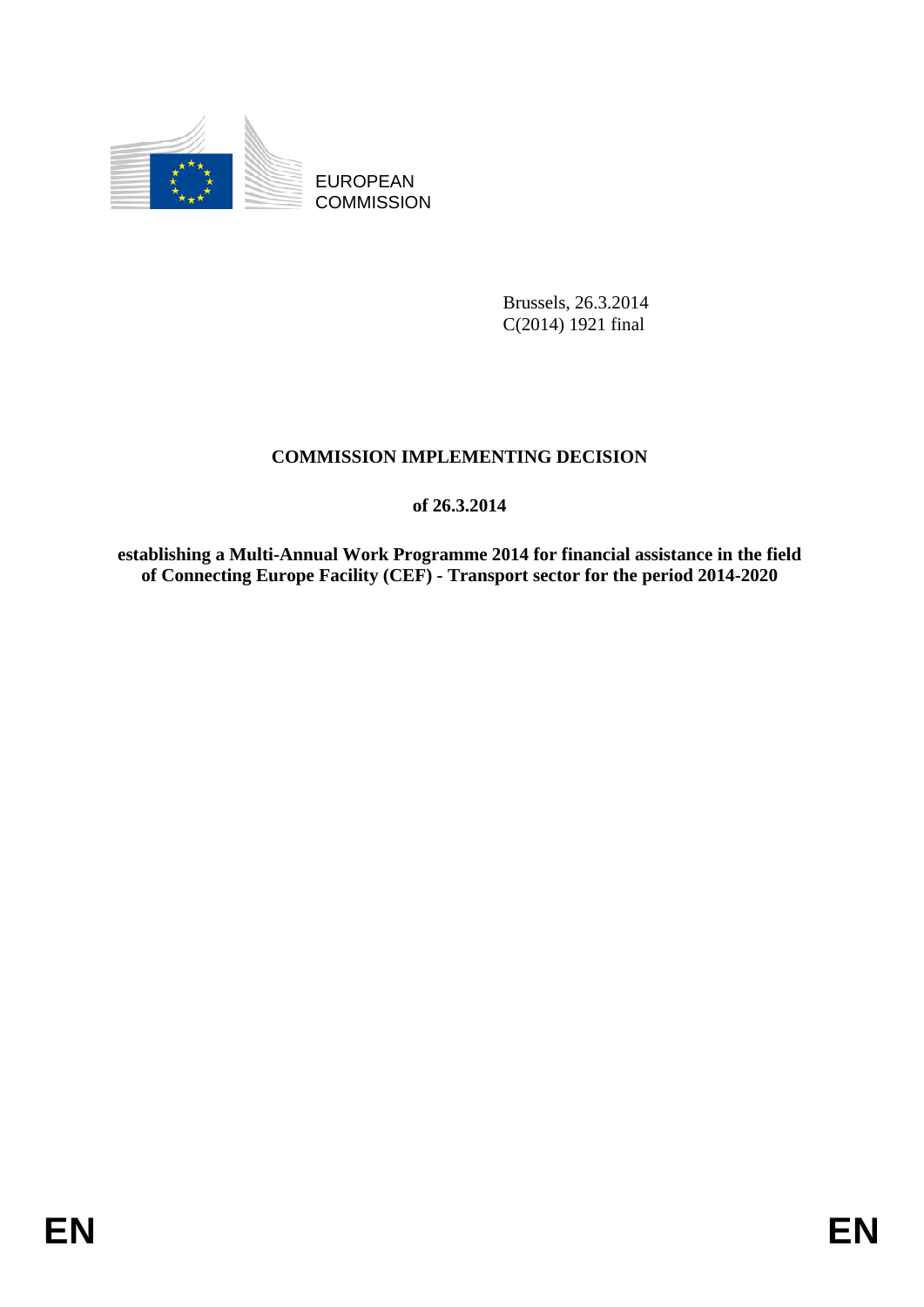## **COMMISSION IMPLEMENTING DECISION**

## **of 26.3.2014**

## **establishing a Multi-Annual Work Programme 2014 for financial assistance in the field of Connecting Europe Facility (CEF) - Transport sector for the period 2014-2020**

#### THE EUROPEAN COMMISSION,

Having regard to the Treaty on the Functioning of the European Union,

Having regard to Regulation (EU) No 1316/2013 of the European Parliament and of the Council of 11 December 2013 establishing the Connecting Europe Facility<sup>1</sup> (hereafter "CEF Regulation"), and in particular Article 17 thereof,

Having regard to Regulation (EU) No 1315/2013 of the European Parliament and of the Council of 11 December 2013 on Union guidelines for the development of the trans-European transport network<sup>2</sup> (hereafter "TEN-T Guidelines"),

Having regard to Commission Delegated Regulation (EU) No …/.. of 7 January 2014 amending Annex I to Regulation (EU) No 1316/2013 of the European Parliament and of the Council establishing the Connecting Europe Facility,

Having regard to Commission Communication 'Building the Transport Core Network – Core Network Corridors and Connecting Europe Facility'<sup>3</sup>,

Having regard to the Regulation of the European Parliament and the Council (EU, EURATOM) No 966/2012 of 25 October 2012 on the financial rules applicable to the general budget of the European Union (hereafter "Financial Regulation"), and in particular Article 84 thereof,

Having regard to Commission Delegated Regulation (EU) n° 1268/2012 of 29 October 2012 on the rules of application of Regulation (EU) n° 966/2012 of the European Parliament and of the Council on the financial rules applicable to the general budget of the Union<sup>4</sup> (hereinafter "Rules of Application"), and in particular Article 94 thereof,

Whereas:

1

(1) In accordance with Article 84 of the Financial Regulation and Article 94 of the Rules of Application, the commitment of expenditure from the Union budget shall be preceded by a financing decision setting out the essential elements of the action

<sup>1</sup> OJ L 348, 20.12.2013, p. 129. 2

OJ L 348, 20.12.2013, p. 1. 3

COM(2013) 940 final

<sup>4</sup> OJ L 362, 31.12.2012, p. 1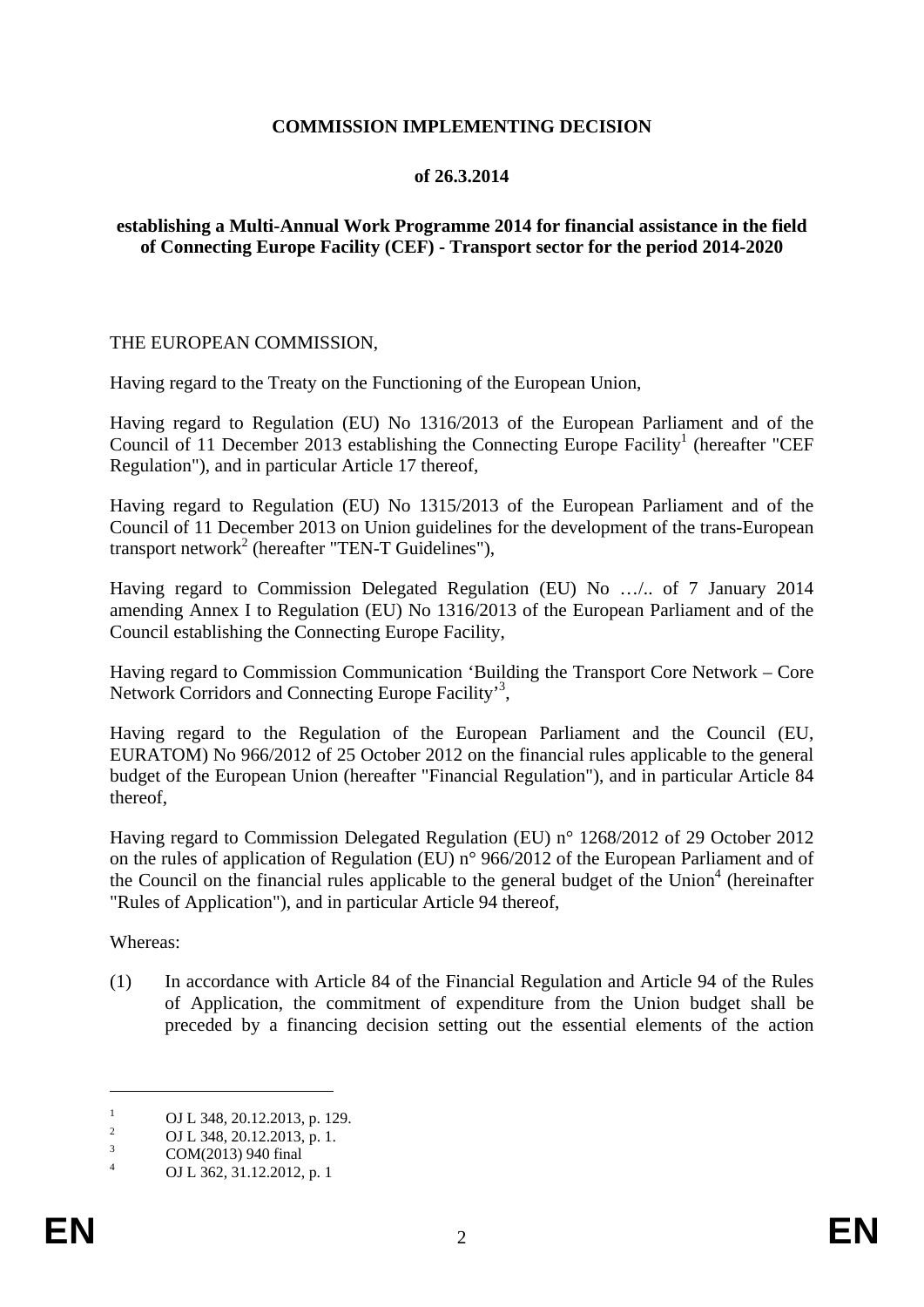involving expenditure and adopted by the institution or the authorities to which powers have been delegated by the institution.

- (2) In accordance with Article 17 of the CEF Regulation and, for grants, with Article 128 of the Financial Regulation, a multi-annual work programme has to be adopted.
- (3) It is appropriate to authorise award of grants without a call for proposals to the bodies identified in the Multi-Annual Work Programme and for the reasons provided therein.
- (4) The 2014-2020 Multi-Annual Work Programme being a sufficiently detailed framework in the meaning of Article 94(2) and (3) of the Rules of Application, this Decision constitutes a financing decision for the expenditure provided in the Multi-Annual Work Programme for financial assistance for year 2014-2020.
- (5) Based on the objectives set out in Articles 3 and 4 of the CEF Regulation, the multiannual work programme for grants in the field of Connecting Europe Facility (CEF) - Transport sector for the period 2014-2020 should set out the objectives and priorities addressed with these grants, results expected, essential eligibility criteria, selection and award criteria, the maximum co-financing rate, a schedule for calls for proposals and the indicative amounts available under the respective calls.
- (6) In accordance with Article 11 of the CEF Regulation, as regards the amount transferred from the Cohesion Fund (hereafter "Cohesion envelope of the CEF") specific calls should be launched.
- (7) The present financing decision may also cover the payment of interest due for late payment on the basis of Articles 92 of the Financial Regulation and 111(4) of the Rules of Application.
- (8) It is appropriate to define the terms 'substantial change' within the meaning of Article 94(4) of the Rules of Application for the application of this Decision.
- (9) In accordance with the procedure referred to in Article 25 of the CEF Regulation, the Connecting Europe Facility Committee was consulted and delivered a favourable opinion on the Multi-Annual Work Programme for 2014.

HAS DECIDED AS FOLLOWS:

## *Article 1*

The Multi-Annual Work Programme for financial assistance in the field of the Connecting Europe Facility - transport sector for the period 2014-2020 as set out in the Annex is hereby adopted, without prejudice to the annual budgetary procedure.

## *Article 2*

The total amount covered by this Decision shall be up to EUR 11,000,000,000.

This Decision shall be a financing decision in the meaning of Article 84 of the Financial Regulation for 2014 - 2020 for the following budget lines:

• 06020101 - Removing bottlenecks and bridging missing links: EUR 6,000,000,000